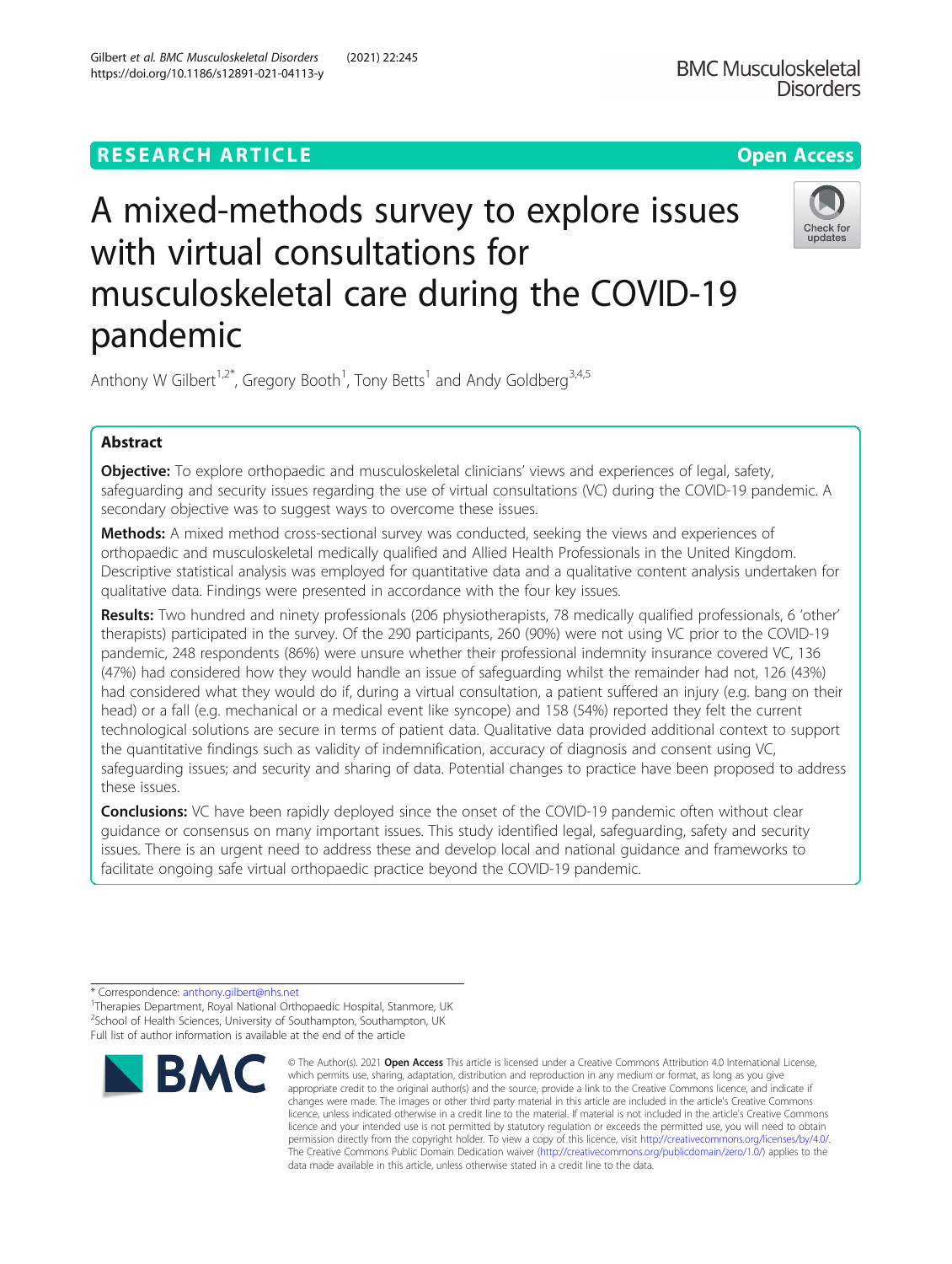#### Introduction

The outbreak of the 2019 novel coronavirus (COVID 19) was first reported in Wuhan, China and reached the United Kingdom on the 31st January 2020. The COVID-19 virus spreads primarily through droplets of saliva or discharge from the nose when an infected person coughs or sneezes. Social distancing measures have been established; the UK public were placed on 'lockdown' from the 23rd March 2020 [[1\]](#page-8-0) to avoid transmission of the disease.

Around a fifth of primary care consultations are for musculoskeletal problems [\[2](#page-8-0), [3](#page-8-0)]. Consultations for patients with musculoskeletal problems may include a physical examination [\[4](#page-8-0)] [\[5](#page-8-0)], radiographs [\[4](#page-8-0)], exercises  $[6]$  $[6]$ , self management  $[7]$  $[7]$ , and manual therapy  $[8]$  $[8]$  $[8]$  (such as manipulation  $[9]$  $[9]$  or mobilisations  $[10]$  $[10]$ ). Patients may have expectations of a thorough physical examination [[11\]](#page-8-0), individualised exercises, manual handling and 'hands on' treatment [[12\]](#page-8-0). Virtual orthopaedic surgical  $[13–15]$  $[13–15]$  $[13–15]$  $[13–15]$  $[13–15]$  and rehabilitation  $[16–22]$  $[16–22]$  $[16–22]$  $[16–22]$  $[16–22]$  consultations have been found to be a viable alternative to face-to-face consultations. The outbreak of COVID-19 has led to a huge upsurge in the interest and importance of virtual consultations (VC) in practice  $[23-25]$  $[23-25]$  $[23-25]$  $[23-25]$  with patients being forced into undergoing VC. Much of the COVID-19 research around VC has focused on the process of rapid role out [[23\]](#page-9-0), its capability [[26](#page-9-0)] and future direction [[27](#page-9-0), [28\]](#page-9-0). Some the research since COVID-19 has posed important questions around the issues of whether it is suitable for all  $[29]$  $[29]$  $[29]$ , accessible for all  $[30]$  $[30]$  and how to overcome challenges to prevent medicolegal issues from occurring [\[31\]](#page-9-0).

To our knowledge, no research has yet investigated issues encountered by orthopaedic and musculoskeletal clinicians using VC since the onset of COVID-19. The objective of the study was to explore orthopaedic and musculoskeletal clinicians' views of potential legal, safety, safeguarding and security issues regarding the use of VC during the COVID-19 pandemic. A secondary objective was to suggest ways to overcome these issues.

#### Methods

#### Design

Mixed-method cross sectional survey.

#### Ethics

This study was registered with the local Research and Innovation Centre. The Health Research Authority granted approvals on the 3rd August 2020 (IRAS ID: 244738).

#### Questionnaire development

A questionnaire was developed by the study's authors to explore issues encountered due to the use of VC during the COVID-19 pandemic. An initial consultation between

the authors (AWG = research physiotherapist, GB and  $TB = specialist$  physiotherapists;  $AG =$ Consultant Orthopaedic Surgeon) identified four broad topics of importance. These topics were identified as important based on anecdotal experience of VC during the pandemic. The questionnaire was designed to quantitatively assess the presence of these phenomenon and qualitatively explore respondents' views on these topics. The four topic areas of interest and definitions are shown below:

- (i) Legal issues which we define as those relating to indemnification between the patient and the clinician potentially resulting from their VC interaction.
- (ii) Safeguarding issues which we define as the process of protecting individuals for whom we care.
- (iii)Safety issues- which we define as risks to the patient and clinician resulting from the VC interaction.
- (iv) Security issues which we define as risks resulting from data loss or data breaches because of the VC interaction.

Open textboxes were included to encourage participants to provide qualitative data. The questionnaire was piloted with five physiotherapists and five orthopaedic surgeons prior to dissemination of the final instrument to ensure that it was accessible to the target audience. No material changes were suggested to the questionnaire. The final questionnaire can be seen in the supplementary material (supplementary material [1](#page-8-0)).

#### Participants and recruitment

The questionnaire was circulated via email and social media on the 4th August 2020 using the online platform 'Survey Monkey'. The survey was disseminated across professional networks in the United Kingdom including the British Orthopaedic Association, the Association of Trauma and Orthopaedic Chartered Physiotherapists and the Digital Informatics Physiotherapy Group. The email encouraged colleagues to disseminate the survey widely. Participants were required to determine their eligibility prior to participating. Participants were eligible to participate providing they met the inclusion criteria shown in Table [1](#page-2-0). This study sought to recruit at least 200 participants. This was a pragmatic decision that was made to ensure meaningful data analysis.

#### Data analysis

Descriptive statistics were used to present quantitative data; inferential statistics were not used as this study sought only to identify the range of issues rather than make inferences from these data. A qualitative content analysis [\[32](#page-9-0)] was employed to identify empirical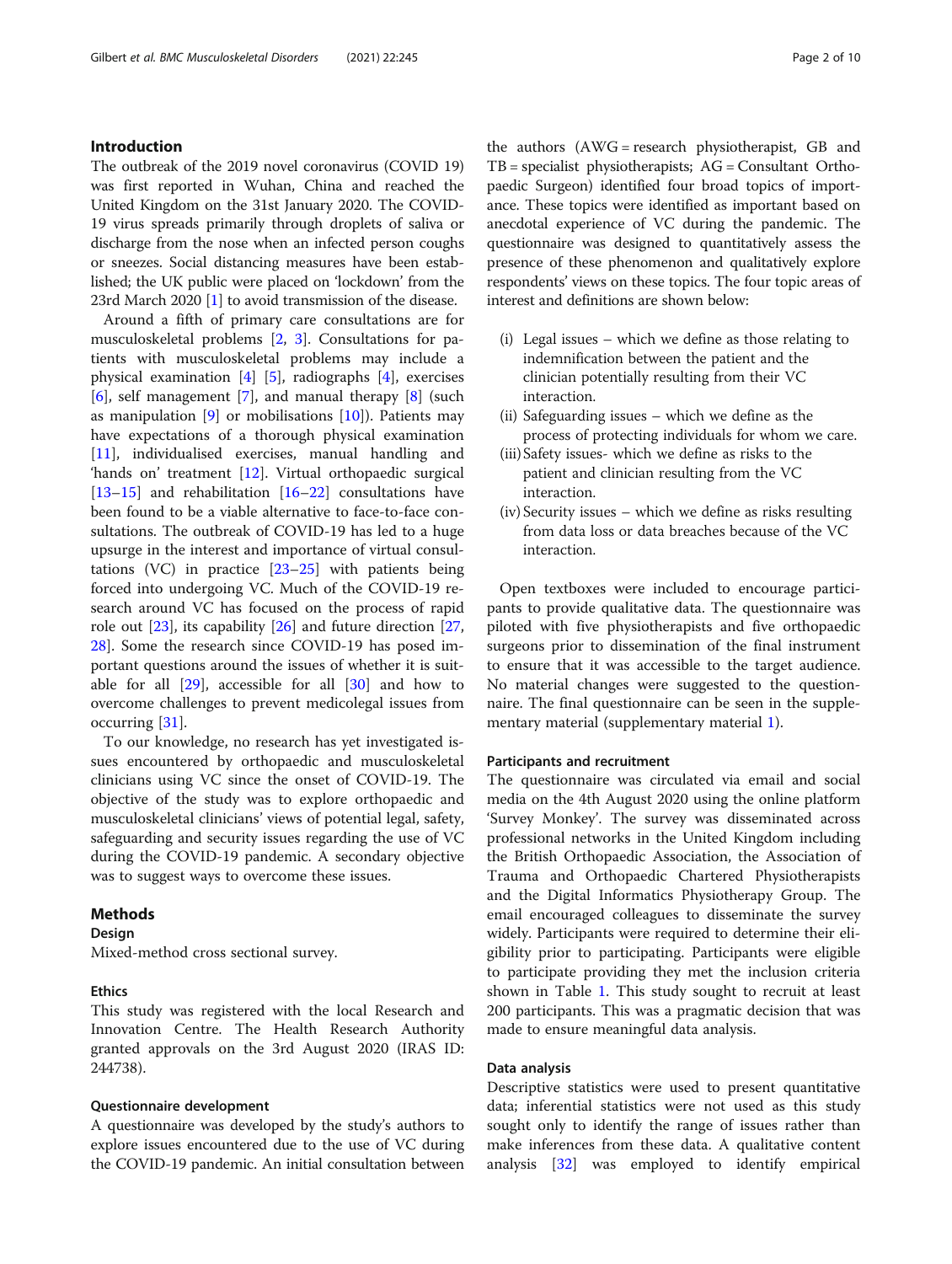#### <span id="page-2-0"></span>Table 1 Inclusion criteria

| <b>IMMIL I</b> IIILIUSIUII LIILLIIU                                       |                                       |  |
|---------------------------------------------------------------------------|---------------------------------------|--|
| <b>Inclusion Criteria</b>                                                 | <b>Exclusion Criteria</b>             |  |
| • Medically qualified professionals.                                      | • No experience of conducting VC.     |  |
| OR.                                                                       | • Unable to provide informed consent. |  |
| • Practicing Allied Health Professional (eg physiotherapist, podiatrist). |                                       |  |
| <b>AND</b>                                                                |                                       |  |

• Working in a trauma / orthopaedics / musculoskeletal setting. • Experience of conducting VC.

regularities within the data relating to these 4 themes outlined and defined above. We then mapped these to the coding framework which included the four issues of interest and 'other issue'. This took the following forms:

- i) A coding framework was developed consisting of the four issues outlined above and 'other issue'
- ii) Qualitative data were exported into an excel spreadsheet.
- iii) Data were assigned a code by one author (AWG) to depict the type of issue represented within the data. The codes that were used related to the four issues of interest (legal issue, safeguarding issue, safety issue, security issue) or 'other issue' for those that did not fit within the definitions offered above.
- iv) Codes were reviewed by a second author (GB). A third author (TB) was available to resolve any disagreements.
- v) Data were organised into the coding framework based on the assigned code.
- vi) A description of the type of content was presented for each issue.

#### Reporting

This study was reported in accordance with the STROBE checklist for cross sectional studies and can be

Table 2 Summary of quantitative results

seen in the supplementary material (supplementary material [2](#page-8-0)).

#### Results

#### Responses

Three hundred and thirty-seven participants accessed the survey, 67 responses were empty and were therefore excluded, 310 responses were completed with a further 20 excluded as they were not using VC. Two hundred and ninety responses were included for analysis. Qualitative responses were coded relating to the four issues of interest. Of the 219 qualitative responses, 43 were coded as legal issues, 76 were coded as safeguarding issues, 79 were coded as safety issues, 10 were coded as security issues and 11 were coded as multiple / other. No disagreements between the first two authors arose in the allocation of coding. Quantitative data are shown in Table 2. Examples of qualitative data are shown in Table [3.](#page-3-0)

#### VC usage and demographics of participants

Of the 290 participants, 260 (90%) were not using VC prior to the COVID-19 pandemic, 206 participants (71%) were physiotherapists, 78 participants (27%) were medically qualified professionals, 6 were 'other' Allied Health Professionals (2%).

| Question                                                                                                                                                                                          | $Yes$        | No           | Unsure       |
|---------------------------------------------------------------------------------------------------------------------------------------------------------------------------------------------------|--------------|--------------|--------------|
| Are you using virtual consultations with patients?                                                                                                                                                | 279          | 19           | $\Omega$     |
| $(n = 298)$                                                                                                                                                                                       | (94%)        | (6%)         | $(0\%)$      |
| Were you using virtual consultations before COVID-19                                                                                                                                              | 30           | 268          | $\Omega$     |
| $(n = 298)$                                                                                                                                                                                       | (10%)        | $(90\%)$     | $(0\%)$      |
| Do you feel the current technological solutions are secure in terms of patient data?                                                                                                              | 159          | 24           | 113          |
| $(n = 296)$                                                                                                                                                                                       | (54%)        | (8%)         | (38%)        |
| Have you considered how, in a virtual consultation, you would handle an issue of safequarding?                                                                                                    | 138          | 38           | 122          |
| $(n = 298)$                                                                                                                                                                                       | (46%)        | (13%)        | (41%)        |
| Have you considered what you would do if, during a virtual consultation, a patient suffered an injury<br>(eg bang on their head) or a fall (even if a medical event like syncope)?<br>$(n = 298)$ | 130<br>(44%) | 123<br>(41%) | 45<br>(15%)  |
| Does your professional indemnity cover you for any injuries sustained by patients during a virtual<br>consultation?<br>$(n = 298)$                                                                | 44<br>(15%)  | 4<br>(1%)    | 250<br>(84%) |
| Have you encountered any other legal issues surrounding the use of virtual consultations since COVID-19?                                                                                          | 258          | 40           | $\Omega$     |
| $(n = 298)$                                                                                                                                                                                       | (87%)        | (13%)        | (0%          |
| $n =$ number of respondents                                                                                                                                                                       |              |              |              |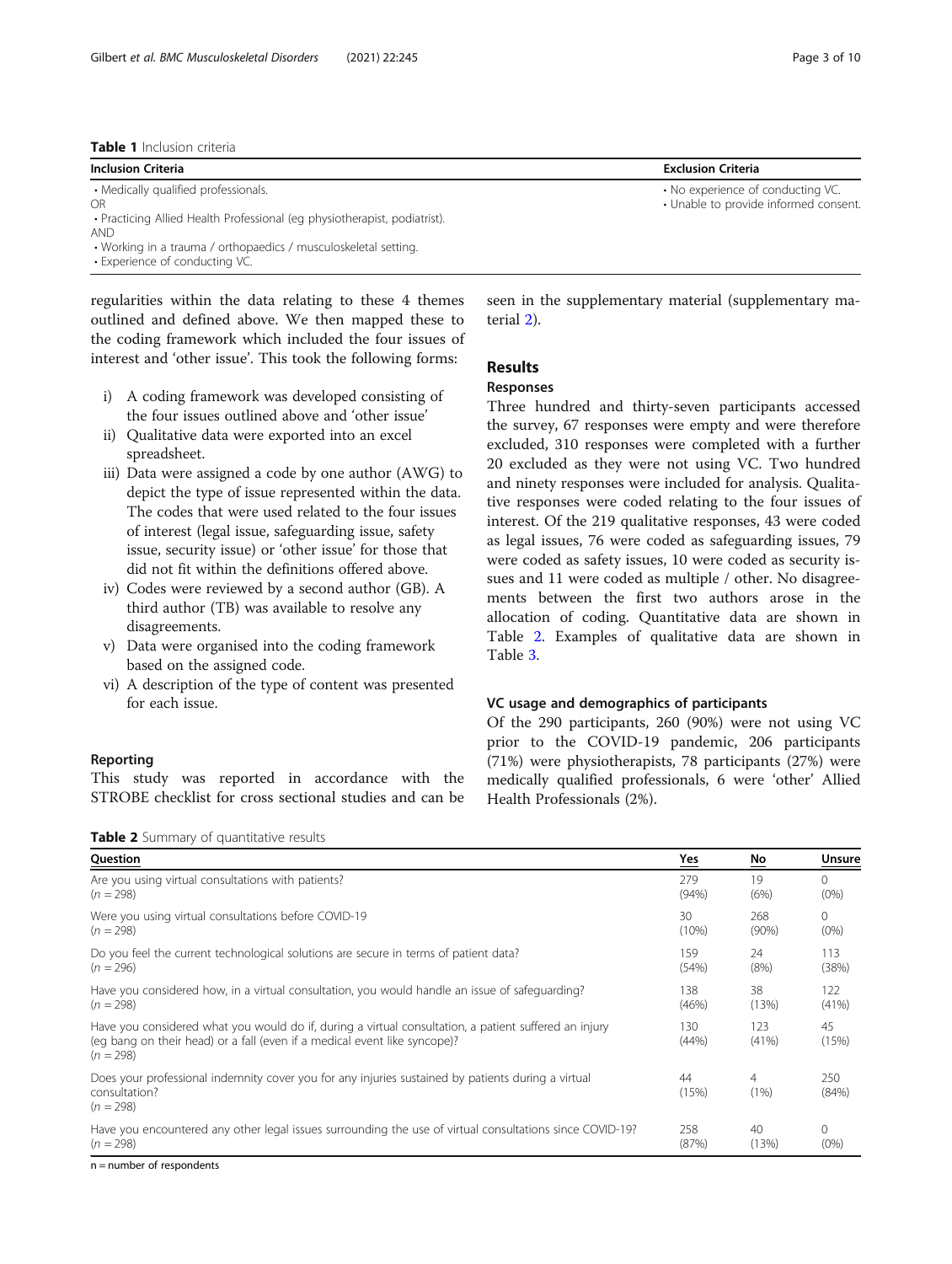<span id="page-3-0"></span>

| Theme                                                                                                                                | <b>Qualitative Data</b>                                                                                                                                                                                                                                                                                                                                                                                                                                                                                                                                                                                                                                                                                                                                                                                                                                                                                                                                                                                                                                                                                                                                                                                                                                                                                                                                                                                                                                                                                                                                                                                                                                                                                                                                                                   |
|--------------------------------------------------------------------------------------------------------------------------------------|-------------------------------------------------------------------------------------------------------------------------------------------------------------------------------------------------------------------------------------------------------------------------------------------------------------------------------------------------------------------------------------------------------------------------------------------------------------------------------------------------------------------------------------------------------------------------------------------------------------------------------------------------------------------------------------------------------------------------------------------------------------------------------------------------------------------------------------------------------------------------------------------------------------------------------------------------------------------------------------------------------------------------------------------------------------------------------------------------------------------------------------------------------------------------------------------------------------------------------------------------------------------------------------------------------------------------------------------------------------------------------------------------------------------------------------------------------------------------------------------------------------------------------------------------------------------------------------------------------------------------------------------------------------------------------------------------------------------------------------------------------------------------------------------|
| relating to indemnification between the patient and the clinician<br>potentially resulting from their VC interaction<br>Legal Issues | Remote consultation has been introduced without any universal standards so we are depending on the former system of protection<br>clinician was ineffective and missed something through using remote consultation. The whole area of remote diagnosis is litigation<br>. We have had discussions around what the outcome might be if a patient was recording the consultation without our knowledge<br>. At the moment it is ok as its emergency pandemic setting, but that will all change when its being reviewed like all investigation's<br>to function within a very different context, and without any testing of the system to highlight weaknesses. I feel concerned that<br>Things relating to professional indernnity are vague  I am not aware of standards of clinical practice for virtual consultation<br>. Additionally, there is the massive area of effectiveness, a patient might try to pursue a negligence claim on the basis that the<br>legally the person reporting an issue might be opening themselves up to litigation because the existing safeguarding legal<br>years away from now and any guidance you can produce will help inform the future developments in this field.<br>which are the necessary starting point for defining the limits of indemnity insurance.<br>• If working at home need to check with house insurance and council tax is covered<br>. Would anticipate organisational cover as they have insisted we work in this way.<br>and then attempted to use the recording as evidence for a complaint/legal case.<br>framework might not apply to new ways of working.<br>· I would value a legal opinion.<br>just waiting to happen                                                                                                     |
| Safeguarding Issues<br>the process of protecting individuals for whom we care                                                        | mother was with her in the room. She was 14. i was afraid to ask the mother to leave the room because I do not think I am allowed<br>- Feel concern that the NHS system surrounding safeguarding will not adequately support the new ways of working, I have not had<br>uncomfortable with the situation, had it happened in a F2F consultation I would have asked her to put clothes back on but the<br>. I had a child who had injured themselves and I was concerned it was self-harm. I felt the consultation was difficult because the<br>consultation requires different processes or different standards of evidence collection. Currently it feels as if the frontline clinician<br>- Unsure if strictly legal but a young female patient was inappropriately dressed, nothing untoward was visible but I felt quite<br>any direct guidance about how things might need to adapt or if a possible safeguarding issue discovered through remote<br>might be blamed for any failings in the system when in reality, frontline staff are working without a clear framework.<br>to be on the call with a child, it's a very difficult situation. I had to involve the GP which I felt uncomfortable about.<br>consultation appeared to have been in her bedroom and I wasn't aware of her clothing until it was a bit too late.<br>If required contact the patients GP. If serious concerns, contact the emergency services as appropriate.<br>$\cdot$ I do not always see the child the consultation is about. So, I neither see nor talk to the patient.<br>• We became aware post consultation that the patient's brother was acting as the patient.<br>· Bring the patient in for an urgent face to face appointment.<br>Follow usual policy, flag up with the safeguarding team. |
| Safety Issues<br>risks to the patient and clinician resulting from the VC interaction                                                | If the patient were unresponsive on the other side of the camera, I would call 999. If the patient was responsive, I would discuss with<br>I am concerned that I am unable to fully risk assess the patient's ability and environment so stick with safe practices which may not<br>Assess the situation, if considered an emergency would call 999. If considered non urgent would give patient the appropriate advice<br>eg to contact their GP or provide safety netting advice. Would check back on patient again later that day or ask patient to contact<br>Patient is in their own home environment, so they are totally responsible. In fact, it should be considered as lucky episode as I will<br>call 999 if I am worried about patient's wellbeing with name and address etc. We cannot stop usefulness of vittual consultations.<br>me. Would also document incident, complete clinical incident procedure, ring GP or write letter to GP (depending on nature of<br>them the best way forward (them phoning for assistance, me arranging assistance).<br>incident). This is currently not included in our SOP.<br>be the progression that is required.<br>We must embrace it.                                                                                                                                                                                                                                                                                                                                                                                                                                                                                                                                                                                               |
| risks resulting from data loss or data breaches because of the VC<br>Security Issues<br>interaction                                  | Patients taking calls in places that were not confidential or with unnamed people chipping in with inappropriate answers.<br>$\sim$ Confidentiality, I do not know who else is either in ear shot or just off screen.<br>• Data protection relating to setting used for consultation and privacy.<br>• If I am being recorded [what if] that is then edited and or shared.<br>· Data protection, consent, confidentiality, and risk.<br>Consider security of virtual platforms.<br>Data brood                                                                                                                                                                                                                                                                                                                                                                                                                                                                                                                                                                                                                                                                                                                                                                                                                                                                                                                                                                                                                                                                                                                                                                                                                                                                                             |

Data breach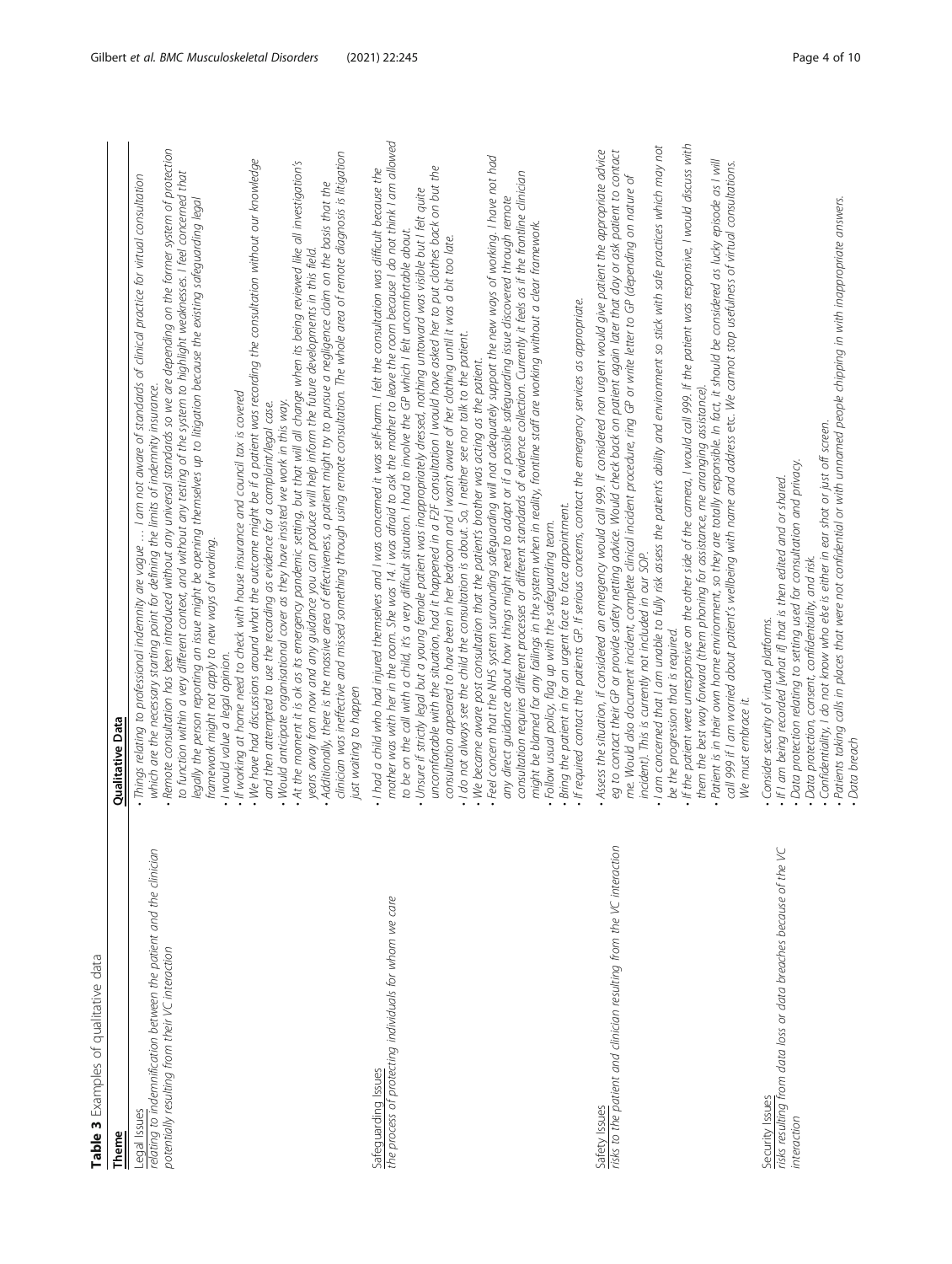Table 3 Examples of qualitative data (Continued) **Table 3** Examples of qualitative data (Continued)

| heme                                                                                                                 | Qualitative Data                                                                                                                                                                                                                                                                                                                                                     |
|----------------------------------------------------------------------------------------------------------------------|----------------------------------------------------------------------------------------------------------------------------------------------------------------------------------------------------------------------------------------------------------------------------------------------------------------------------------------------------------------------|
|                                                                                                                      | • Thank you for reviewing this area. I think we are all deeply involved in an area we just do not understand. At the moment it is ok as<br>its emergency pandemic setting, but that will all change when its being reviewed like all investigation's years away from now and<br>any quidance you can produce will help inform the future developments in this field. |
| within<br>issues identified that do not fit the above categories, or they fit<br>nultiple categories<br>Jther issues | • Deciding which platform to use is not straightforward and the Trust decision makers I have no doubt will not necessarily have the<br>. Starting appointment on time has been an issue. The patient is sometimes busy with other work.<br>patients best interest at heart.                                                                                          |
|                                                                                                                      | • Connection dropping, poor picture. Difficult to get a good angle to see patient properly. Patients can struggle to understand<br>$\bullet$ Students using virtual platform, adequate supervision for them.<br>instructions without hand's on feedback.                                                                                                             |
|                                                                                                                      | $\cdot$ I think your examples are quite concerning as I have not really considered any of these issues. Advice and examples of all these<br>issues are very much needed. Thank you for reviewing this area. I think we are all deeply involved in an area we just don't                                                                                              |
|                                                                                                                      | understand. At the moment it is ok as its emergency pandemic setting, but that will all change when its being reviewed like all<br>investigation's years away from now and any guidance you can produce will help inform the future developments in this field.                                                                                                      |
|                                                                                                                      | · Remote form filling for investigations can be a challenge.<br>Thank you.                                                                                                                                                                                                                                                                                           |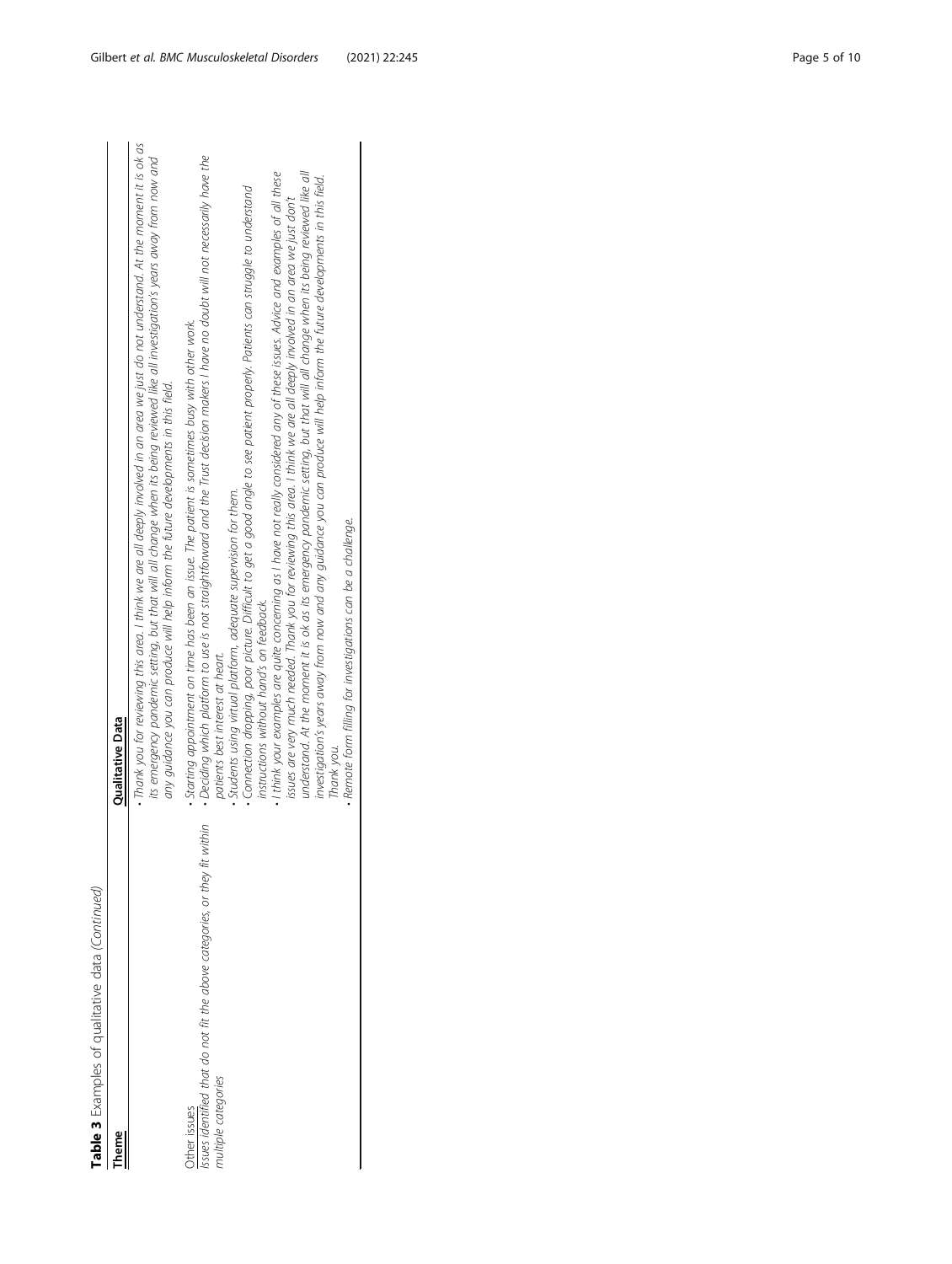#### Legal issues

Two hundred and forty-eight respondents (86%) were unsure whether their professional indemnity insurance covered VC. Just 42 respondents (14%) reported knowing that their indemnity covered them for injuries sustained during a VC. Some respondents assumed that this would be covered by their NHS Trust or that the indemnity would stretch to VC as they were operating within the scope of their public role. Others stated that since insurance providers allowed clinicians to undertake VC during the COVID-19 'lockdown' they assumed that these may be covered moving forwards, but they were uncertain. One respondent questioned whether their home insurance covered them for conducting clinical consultations from home.

Participants reported the challenges of virtual diagnosis that would normally warrant a physical examination as well as the difficulties in delivering effective interventions which often require a hands-on approach. One respondent raised concerns about the effectiveness of a digital intervention:

'Additionally, there is the massive area of effectiveness, a patient might try to pursue a negligence claim on the basis that the clinician was ineffective and missed something through using remote consultation. The whole area of remote diagnosis is litigation just waiting to happen".

VC revealed potential issues of setting with examples including patients driving during a consultation, taking a call in a noisy and crowded environment and whilst cleaning a fishpond.

#### Safeguarding issues

One hundred and thirty-six participants (47%) had considered how they would handle an issue of safeguarding whilst the remainder had not. Over half (56%) of participants had not considered or were unsure of safeguarding issues. Seventy-one participants commented, and strategies to handle safeguarding issues were suggested (see Table [3\)](#page-3-0).

General themes emerged such that certain clinicians felt discouraged from using VC due to concerns over safeguarding such as a lack of visual clues on the area not within the view of the camera. One clinician reported being concerned with the potential of a patient having self-harmed and the challenges of being unable to conduct a formal assessment. One respondent reported a family member of the patient visibly naked in the background. One male clinician reported feeling uncomfortable at not being able to offer a chaperone to a female patient, whilst another reported feeling

uncomfortable and vulnerable undertaking a VC with an inappropriately dressed young female patient.

It was noted by several participants that it was important to confirm the location of the patient at the outset of the consultation and to ask sensitising questions to identify issues of safeguarding. Some clinicians stated they would refuse to use VC for new patients purely due to the potential safeguarding risks.

Confidentiality was a frequent concern. It was difficult for clinicians to control who was present in the patient's room and some reported situations where family members were answering on behalf of the patient and providing inappropriate answers. An example was given where a relative was pretending to be a patient. Several respondents reported concerns about being recorded.

#### Safety issues

One hundred and twenty-six participants (43%) had considered what they would do if, during a virtual consultation, a patient suffered an injury (e.g. bang on their head) or a fall (e.g. mechanical or a medical event like syncope). More than half (57%) however, had not considered how they would respond if such a situation were to occur. Some participants reported that they had developed standard operating procedures to guide clinicians in what to do if such an event were to occur. A concern was raised about the logistics of managing students and the challenges of providing supervision to support their safe practice. Most respondents stated that they would call the emergency services or the patient's general practitioner. It was deemed important to ascertain if the patient was alone at the start of the session and confirm the next of kin's contact details.

#### Security issues

Of the 290 participants, 158 (54%) reported they felt the current technological solutions are secure in terms of patient data. Twenty-three (8%) did not feel that the current technological solution is secure and 109 (38%) were not sure. Issues raised included security by the host platform (of data loss and third party recording); the recording of consultations by patients and subsequent sharing; and compliance with data laws such as General Data Protection Requirements (GDPR).

#### Other issues

In addition to the four specific issues we investigated, we gained insights into a small number of other issues that were reported amongst the participant responses. These can be seen in Table [3](#page-3-0).

#### **Discussion**

Our study has identified a range of issues experienced by clinicians in a musculoskeletal setting, 90% of whom had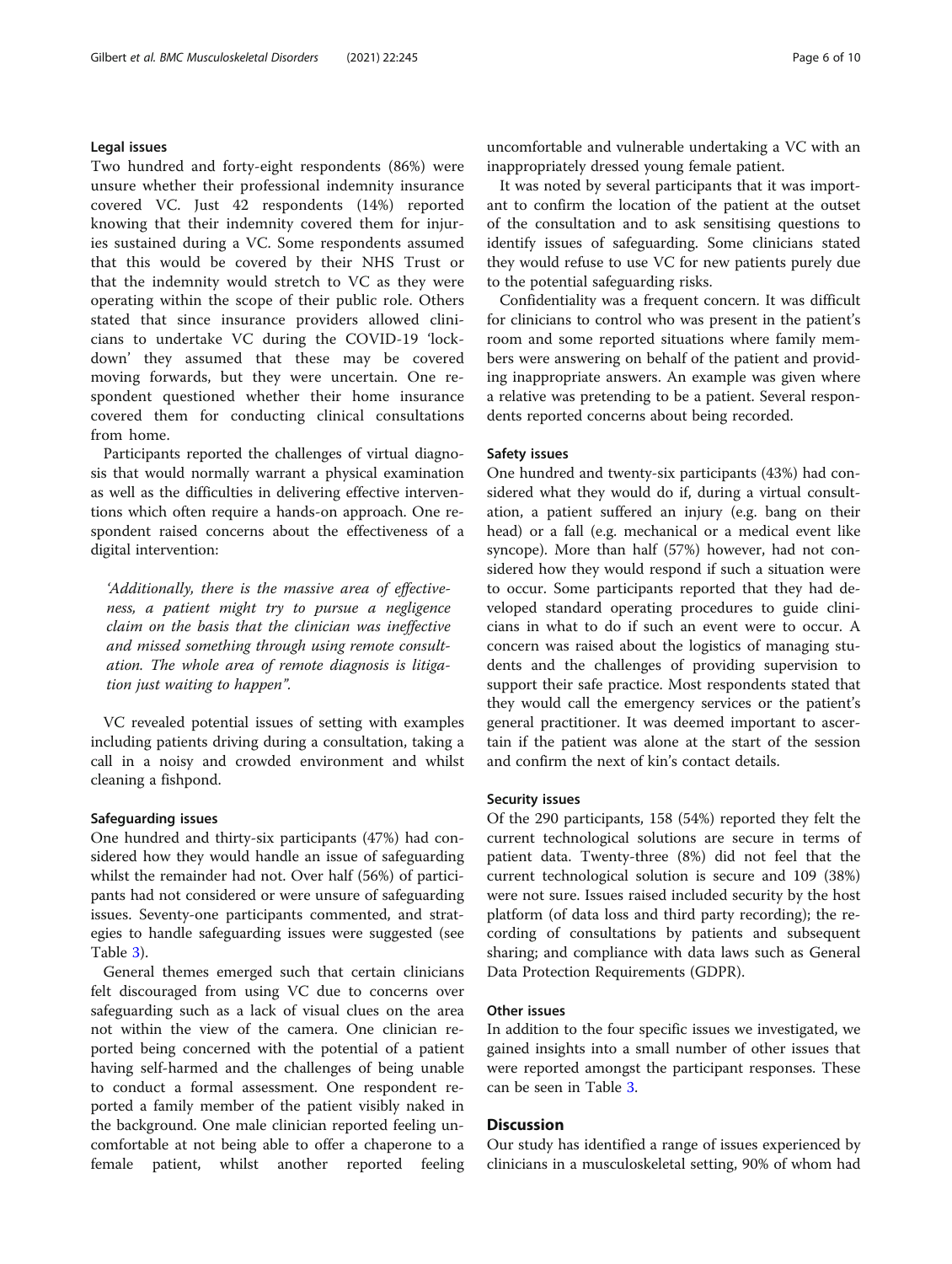not been using VC prior to the onset of the COVID-19 pandemic.

The issues have been categorised into legal (86%) such as ability to make an accurate diagnosis and validity of indemnification; safeguarding issues, such as the lacking of visual clues outside of the camera view; safety issues, such as how to deal with a patient falling in their home during a consultation; and security issues, such as data loss or breach of data laws.

#### Legal issues

To indemnify is to 'to pay somebody an amount of money because of the damage or loss that they have suffered' [[33\]](#page-9-0). All doctors and physiotherapists must have appropriate indemnity as a condition of their registration with the General Medical Council [[34\]](#page-9-0) and Health and Care Professions Council [\[35\]](#page-9-0) respectively. Despite being registered with indemnity providers, 86% of respondents were unclear whether their indemnifiers provided cover for VC. It is the responsibility of the healthcare professional to ensure they have adequate coverage both for patient and public liability.

Another concern was raised in relation to professional versus public liability. Public liability insurance is usually taken by a hospital or clinic to protect individuals who come to harm in or on the insured property. However, when it comes to VC, the patient is usually in their own property which may not be covered.

Accuracy of diagnosis and adequacy of consent using VC themes were raised. Delays in diagnosis features as the most common cause for litigation in hip fracture claims [[36\]](#page-9-0). Wade and colleagues [[37](#page-9-0)] identified VC as a potential cause for reduced diagnostic accuracy. This might lead to increased liability due to lower quality consultations. In a review of successful litigation against English Health Trusts in the treatment of adults with orthopaedic pathology [\[38](#page-9-0)] seventy-eight cases of "poor consent process" resulted in successful litigation claims. The use of VC during the consenting process may impact on the discussion of treatment options and risks.

#### Safeguarding issues

Self-cutting has previously been identified as the most common form of deliberate self-harm representing 45% of self-harm cases [\[39](#page-9-0)]. A large proportion of respondents had not considered safeguarding issues (53%) and participants comments identifies concerns in this area due to a combination of technology restraints, lack of external clues, and privacy. VC can adversely affect the flow of the conversation [\[40](#page-9-0)] which may impact a clinicians attempt to undertake a thorough subjective assessment. Poor internet connection is commonly reported [[41\]](#page-9-0) and interferes with transmission of information [\[42](#page-9-0)].

Lack of confidentiality may manifest through a lack of physical privacy if the patient's environment is not conducive to having a quiet space for their appointment [[37\]](#page-9-0). Cranen and colleagues [\[43](#page-9-0)] found that patients suffering with chronic pain valued telerehabilitation but hesitated to use it as an autonomous treatment. Patients expressed concern at feeling alienated through telerehabilitation and service providers may feel inclined to offer virtual groups to facilitate fellow sufferer contact which may also lead to confidentiality issues.

#### Safety issues

Protocols for managing the fallen patient exist within a healthcare setting [[44\]](#page-9-0). Virtual rehabilitation may include strengthening and balance exercises designed to challenge patients' proprioception, particularly those susceptible to falls. Less than half of respondents in our study had considered safety issues such as falls and how to manage them in VC and guidance published in response to COVID-19 does not appear to consider this either [\[26](#page-9-0)].

A study of telephone consultations in primary care found that clinicians expressed strong concerns about safety being compromised as a result of lack of formal and informal examination [\[45](#page-9-0)]. Guidance to ensure the safety of patients and clinicians in delivering VC is needed.

#### Security issues

Concerns about data security are not new [[37](#page-9-0)] and were raised by participants in our study. In the UK, NHSX is a joint unit bringing together teams from the Department of Health and Social Care and NHS England and NHS Improvement to drive the digital transformation of care. NHSX released guidance for healthcare professionals during the pandemic [[46\]](#page-9-0) which included relaxation of governance restrictions to optimise virtual care. The Chartered Society of Physiotherapy (CSP) released guidance for physiotherapists around rapid implementation of remote consultations [\[47\]](#page-9-0) which included (if no other alternative) using own devices and commercial apps where there is no practical alternative and the benefits outweigh the risks [\[46](#page-9-0)].

Healthcare data breaches account for three-quarters of overall data breaches in the last 5 years [\[48](#page-9-0)]. Of these, hacking and malicious attacks have affected over 145 million individuals between 2015 and 2019. A number of data breaches occurred in the first half of 2020 [[49](#page-9-0)], with access of personal data featuring in all ten highlighted cases. A survey of 43 senior plastic surgeons [\[50](#page-9-0)] elicited their views on the future of virtual consultations in plastic surgery; 38% of respondents were not aware of encryption and 48% were unaware of GDPR compliance. As the number of remote consultation platforms grow, it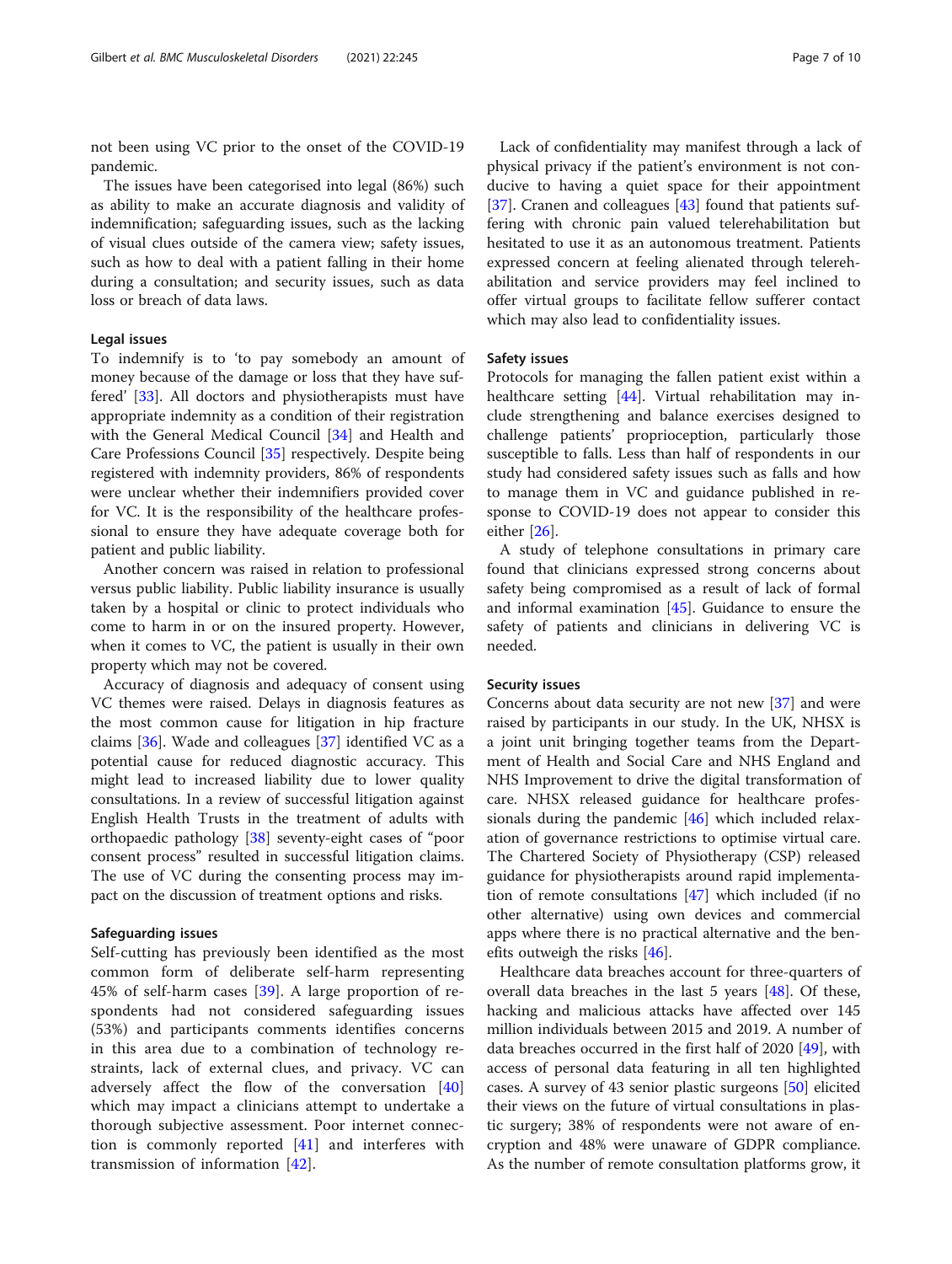is essential that patients and clinicians are aware of their potential security issues and that policies and procedures reflect increased risks [\[51\]](#page-9-0).

In addition, the recording of VC either by the clinician or the patient and subsequent sharing, for example on social media [\[52](#page-9-0)], is an area of controversy which needs further research. A recent study [[53](#page-9-0)] provided an overview of legal considerations for both patients and clinicians that focuses around consent, sharing of recordings, ownership of recordings and data security and storage. Eleven states in the USA require all party consent to legally record a conversation [\[52\]](#page-9-0). In contrast, in the UK, patients and relatives can record a consultation without the clinicians consent, because the information being recorded is personal to them and is exempt from the Data Protection Act (DPA) and General Data Protection Regulation (GDPR) [[54\]](#page-9-0).

#### Strengths and limitations

This study must be considered in light of its limitations. The questionnaire was developed by the authors and as a result the phenomenon of interest investigated may have been subject to bias. A wider range of questions may have identified additional issues of interest. Although no disagreements arose in coding of qualitative data, this may be due to the general definitions decided upon at the outset of the study. Recruitment of a more diverse range of participants, a higher volume of participants and engagement with pre-existing theory or frameworks may have led to more generalisable results. Reporting bias may be present if respondents with negative views favoured participation. As with all surveys, recall bias may occur. That said, this pragmatic study is believed to be the largest survey of musculoskeletal clinicians to date to investigate issues of VC due to COVID-19 and it offers a potential starting point for discussion across the orthopaedic and musculoskeletal community.

**Table 4** Potential suggestions for practice

A strength of this study is that it was developed and shared during the pandemic; the questions were developed by clinicians experienced in developing and enacting virtual consultation pathways due to COVID-19. The closed nature of questions within the questionnaire provided an indication of the prevalence of issues across our sample and the open questions provided useful qualitative data and insights that can be used to guide development and refinement of future policy to address issues identified. This study provides a potential starting point for future research to expand upon.

#### Implications for future practice and clinical research

Our study identified several potential issues in clinical practice. Table 4 offers some potential suggestions for practice:

The COVID-19 pandemic has changed the virtual healthcare landscape. Pragmatic evaluation of virtual pathways would assist in the identification of additional issues not alerted in this work. Thorough evaluation of patient and clinician experience, in addition to service outcomes, is essential to determine effectiveness and acceptability.

#### Conclusion

VC have been rapidly deployed since the onset of the COVID-19 pandemic often without clear guidance or consensus on many important issues. This research has identified legal, safeguarding, safety and security issues relating to VC for musculoskeletal care during the COVID-19 pandemic. During the first wave of the pandemic, emergency rules applied, and many participants within this study had not considered many of the issues explored in this study. Careful consideration must go to whether research published prior to COVID-19 serves as an appropriate basis for post COVID-19 policy. Future policy should be developed following a thorough

| Issue        | <b>Suggestions</b>                                                                                                                                                                                                                                                                                                                                                   |
|--------------|----------------------------------------------------------------------------------------------------------------------------------------------------------------------------------------------------------------------------------------------------------------------------------------------------------------------------------------------------------------------|
| Legal        | (i) Provide information for patients about what a VC can and cannot do.<br>(ii) Establish a 'code of conduct' that provides patients with information about what is acceptable.<br>(iii) Ensure adequate indemnity insurance (including Cybercover) is in place for the individual and<br>organisation and that policy exclusions are transparent.                   |
| Safeguarding | (i) Establish a robust process of patient identification.<br>(ii) Ensure patient has access to a chaperone.<br>(iii) Ensure safequarding policies at institution consider issues of VC.                                                                                                                                                                              |
| Safety       | (i) Provide quidance for patients on establishing a safe environment for virtual consultations.<br>(ii) Conduct risk assessment of physical environment patient-side.<br>(iii) Establish protocols for clinical assessments.<br>(iv) Establish procedures for managing patient incidents during virtual consultations.                                               |
| Security     | (i) Establish clear quidance on the security of the various technology platforms available.<br>(ii) Determine whether data is encrypted<br>(iii) Establish that appropriate approvals are in place by providers and indemnifiers.<br>(iv) Complete Data Protection Impact Assessment prior to roll out, considering relevant data protection<br>quidance and policy. |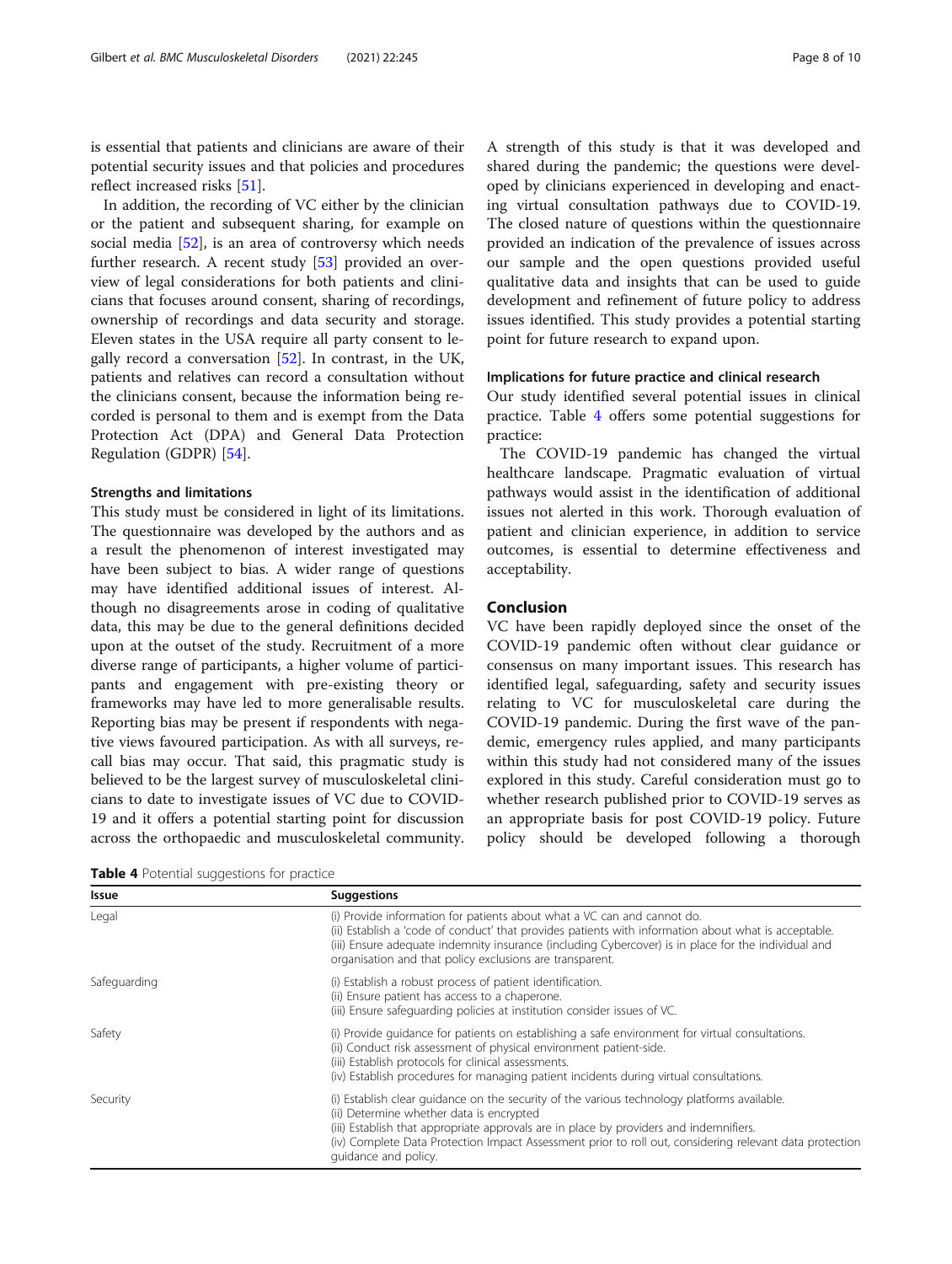<span id="page-8-0"></span>appraisal of the safety and effectiveness of VC employed since COVID-19. As we move towards the next waves of the pandemic, there is an urgent need to address these issues and plug the gaps. This study has highlighted how some clinicians across musculoskeletal and orthopaedic care may not have an awareness of these concerns. Focusing on potential legal, safeguarding, safety and security issues and proactively addressing them may facilitate ongoing safe virtual orthopaedic practice beyond the COVID-19 pandemic.

#### Supplementary Information

The online version contains supplementary material available at [https://doi.](https://doi.org/10.1186/s12891-021-04113-y) [org/10.1186/s12891-021-04113-y](https://doi.org/10.1186/s12891-021-04113-y).

| <b>Additional file 1.</b> |  |
|---------------------------|--|
| <b>Additional file 2.</b> |  |
| <b>Additional file 3.</b> |  |

#### Acknowledgements

The authors are grateful to Iva Hauptmannova and colleagues at the Royal National Orthopaedic Hospital Research and Innovation Centre and Therapies Department for their support.

#### Patient and public involvement

It was not possible to involve patients or the public in the design, or conduct, or reporting, or dissemination plans of our research.

#### Authors' contributions

AWG and AG conceived the project. All authors designed the survey, AWG completed data analysis with assistance from TB, GB and AG. AWG drafted the manuscript. All authors edited and critically revised the manuscript. All authors have read and approved the manuscript.

#### Funding

This study was unfunded. Anthony Gilbert, Clinical Doctoral Research Fellow (ICA-CDRF-2017-03-025) is funded by Health Education England and the National Institute for Health Research (NIHR). Gregory Booth is an ICA Predoctoral Clinical Academic Fellow supported by Health Education England and the National Institute for Health Research. The views expressed in this publication are those of the author(s) and not necessarily those of the National Institute for Health Research or the Department of Health and Social Care.

#### Availability of data and materials

Data from this study are available upon reasonable request to the corresponding author.

#### **Declarations**

#### Ethics approval and consent to participate

This study was registered with the local Research and Innovation Centre. Approvals were received from the Health Research Authority on the 3rd August 2020 (IRAS ID: 244738). All methods were carried out in accordance with relevant guidelines and regulations. Informed consent was obtained from all participants.

#### Consent for publication

Not applicable.

#### Competing interests

The Authors declare that there is no conflict of interest.

#### Author details

<sup>1</sup>Therapies Department, Royal National Orthopaedic Hospital, Stanmore, UK. <sup>2</sup>School of Health Sciences, University of Southampton, Southampton, UK.

<sup>3</sup>Institute of Orthopaedics and Musculoskeletal Sciences, University College London, London, UK. <sup>4</sup>Trauma and Orthopaedics Department, Wellington Hospital, London, UK. <sup>5</sup>MSK Lab, Imperial College London, London, UK

#### Received: 30 November 2020 Accepted: 18 February 2021 Published online: 05 March 2021

#### References

- 1. England PH. Number of coronovirus (COVID-19) cases and risk in the UK 2020 [Available from: [https://www.gov.uk/guidance/coronavirus-covid-19](https://www.gov.uk/guidance/coronavirus-covid-19-information-for-the-public) [information-for-the-public](https://www.gov.uk/guidance/coronavirus-covid-19-information-for-the-public) accessed 29 Mar 2020.
- 2. Goff I, Wise E, Coady D, et al. Musculoskeletal training: are GP trainees exposed to the right case mix for independent practice? Clin Rheumatol. 2016;35(2):507–11. <https://doi.org/10.1007/s10067-014-2767-z>.
- 3. Keavy R. The prevalence of musculoskeletal presentations in general practice: an epidemiological study. Br J Gen Pract. 2020;70(suppl 1) doi: <https://doi.org/10.3399/bjgp20X711497>
- 4. Fehring TK, Valadie AL. Knee instability after total knee arthroplasty. Clin Orthop Relat Res. 1994;299:157–62.
- 5. Tsukayama DT, Goldberg VM, Kyle R. Diagnosis and management of infection after total knee arthroplasty. J Bone Joint Surg Am. 2003;85- A(Suppl 1):S75–80.
- 6. Jordan KM, Arden NK, Doherty M, et al. EULAR recommendations 2003: an evidence based approach to the management of knee osteoarthritis: report of a task force of the standing Committee for International Clinical Studies Including Therapeutic Trials (ESCISIT). Ann Rheum Dis. 2003;62(12):1145–55. [https://doi.org/10.1136/ard.2003.011742.](https://doi.org/10.1136/ard.2003.011742)
- 7. Zhang W, Moskowitz RW, Nuki G, et al. OARSI recommendations for the management of hip and knee osteoarthritis, part II: OARSI evidence-based, expert consensus guidelines. Osteoarthritis & Cartilage. 2008;16(2):137–62.
- 8. Bialosky JE, Bishop MD, Price DD, et al. The mechanisms of manual therapy in the treatment of musculoskeletal pain: a comprehensive model. Man Ther. 2009;14(5):531–8. <https://doi.org/10.1016/j.math.2008.09.001>.
- 9. Coronado RA, Gay CW, Bialosky JE, et al. Changes in pain sensitivity following spinal manipulation: a systematic review and meta-analysis. J Electromyogr Kinesiol. 2012;22(5):752–67. [https://doi.org/10.1016/j.jelekin.2](https://doi.org/10.1016/j.jelekin.2011.12.013) [011.12.013](https://doi.org/10.1016/j.jelekin.2011.12.013).
- 10. Ho C-YC, Sole G, Munn J. The effectiveness of manual therapy in the management of musculoskeletal disorders of the shoulder: a systematic review. Man Ther. 2009;14(5):463–74.
- 11. Calner T, Isaksson G, Michaelson P. "I know what I want but I'm not sure how to get it"-expectations of physiotherapy treatment of persons with persistent pain. Physiotherapy Theory And Practice. 2017;33(3):198–205. <https://doi.org/10.1080/09593985.2017.1283000>.
- 12. Potter M, Gordon S, Hamer P. The physiotherapy experience in private practice: the patients' perspective. Australian Journal of Physiotherapy. 2003; 49(3):195–202. [https://doi.org/10.1016/S0004-9514\(14\)60239-7](https://doi.org/10.1016/S0004-9514(14)60239-7).
- 13. Buvik A, Bugge E, Knutsen G, et al. Patient reported outcomes with remote orthopaedic consultations by telemedicine: a randomised controlled trial. J Telemed Telecare. 2019;25(8):451–9. [https://doi.org/10.1177/1357633X18783](https://doi.org/10.1177/1357633X18783921) [921.](https://doi.org/10.1177/1357633X18783921)
- 14. Buvik A, Knutsen G, Småbrekke A, et al. Quality of care for remote orthopaedic consultations using telemedicine: a randomised controlled trial. BMC Health Serv Res. 2016;16:1–11. [https://doi.org/10.1186/s12913-016-171](https://doi.org/10.1186/s12913-016-1717-7) [7-7.](https://doi.org/10.1186/s12913-016-1717-7)
- 15. Kingsbury SR, Dube B, Thomas CM, et al. Is a questionnaire and radiographbased follow-up model for patients with primary hip and knee arthroplasty a viable alternative to traditional regular outpatient follow-up clinic? 2016. p. 201–8.
- 16. Salisbury C, Montgomery A, Hollinghurst S, et al. Effectiveness of PhysioDirect telephone assessment and advice services for patients with musculoskeletal problems: pragmatic randomised controlled trial. BMJ: Br Med J. 2013;346(7893):14. <https://doi.org/10.1136/bmj.f43>.
- 17. O'Brien KM, Hodder RK, Wiggers J, et al. Effectiveness of telephone-based interventions for managing osteoarthritis and spinal pain: a systematic review and meta-analysis, 2018.
- 18. O'Brien KM, Wiggers J, Williams A, et al. Telephone-based weight loss support for patients with knee osteoarthritis: a pragmatic randomised controlled trial. Osteoarthr Cartil. 2018;26(4):485–94.
- 19. Bennell KL, Nelligan R, Dobson F, et al. Effectiveness of an internet-delivered exercise and pain-coping skills training intervention for persons with